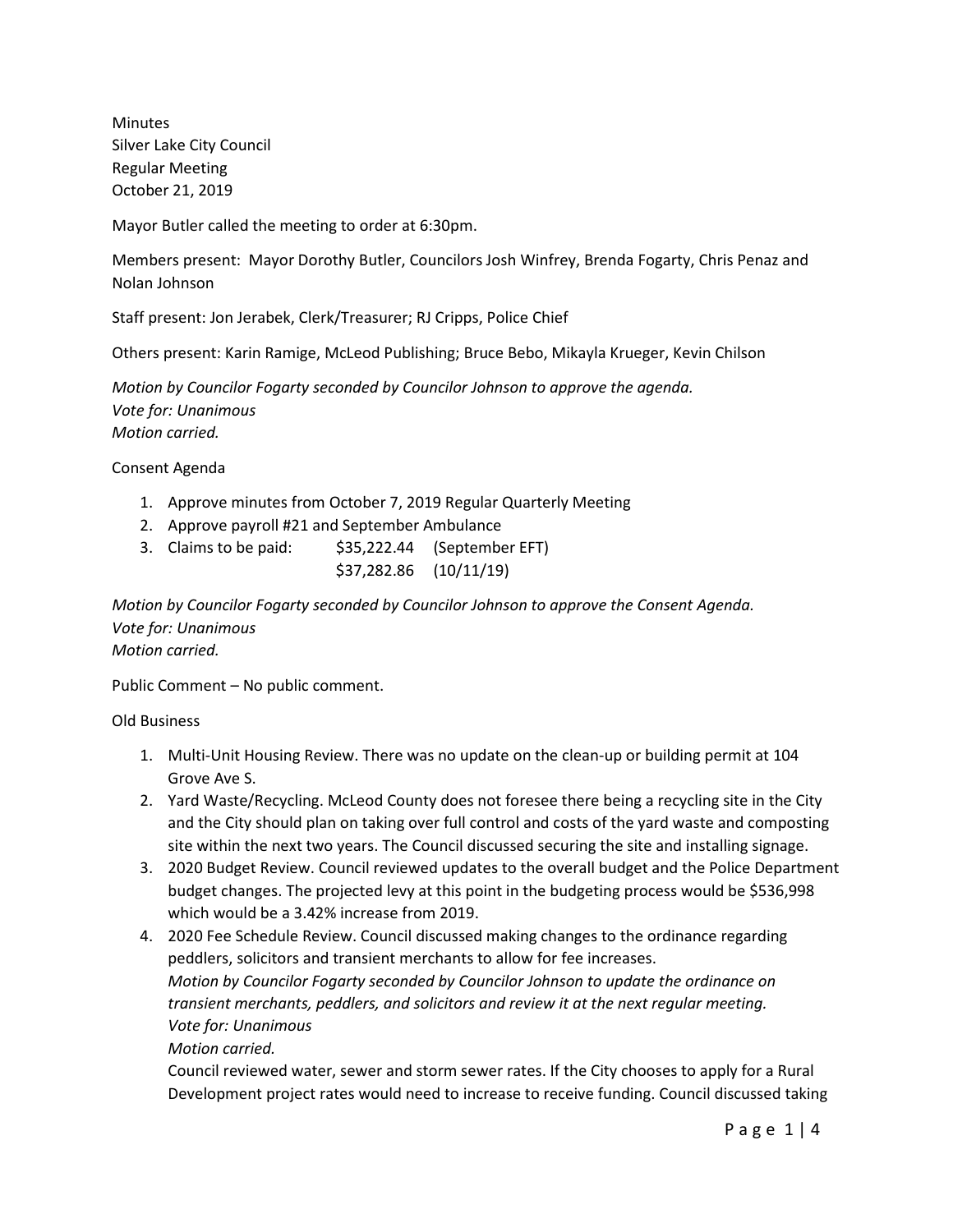steps towards that large increase and favored raising base fees for water and sewer to \$14.00 each and water usage to \$8.50 per thousand gallons and sewer usage to \$10.50 per thousand gallons. Council favored raising the Basic System Rate for the storm sewer fee to 4 from the current 2.5. Council discussed increasing Special Police Services hourly rate to \$35 or \$40 from the current \$30 per hour rate. Council reviewed Zoning and Subdivision fee increases and fee refund amount amendment.

New Business.

- 1. Gehlen Drive Storm Sewer. Councilor Winfrey informed the Council that jetting of the line was completed and a blockage was found. Televising of the line will occur when water levels drop.
- 2. Resolution 19-18: Resolution Creating a Compensation Plan for Non-Elected Employees for 2020. Council reviewed a 2.5% COLA increase for all employees in 2020. The World at Work survey that is reviewed each year for national salary increases showed a 2.2% increase for 2020. *Motion by Councilor Fogarty seconded by Councilor Penaz to approve Resolution 19-18. Vote for: Unanimous Motion carried.*
- 3. Resolution 19-19: Resolution Adjusting the City's Contribution Toward Health Insurance Premiums. Clerk Jerabek informed Council that the Personnel Committee was reviewing Health Insurance costs and short-term and long-term disability plans.

Mayor Butler called for a recess at 7:50pm.

Mayor Butler re-opened the meeting at 7:54pm.

### Department Business

- 1. Public Works
	- a. Plow truck has been painted and tire change will be completed.
	- b. Fall street sweeping is underway.
	- c. Swimming pool was winterized.
	- d. Catch basin on Frank St NW is lifting and will require work.
	- e. Obtaining snow hauling bids.
	- f. People Service report for August reviewed.
- 2. Public Safety
	- a. Fire Department
		- i. Reviewed runs for month.
		- ii. Received \$5200 grant from Flint Petroleum. Purchased 3 Flir thermal cameras with portion of grant.
		- iii. Received \$2300 grant from Compeer Financial to purchase medical jump bags and oxygen equipment.
		- iv. Fire Relief raised \$600 from burger sales at car show.
		- v. Halloween open house at Fire Hall with candy, coloring books and fire safety demos.
		- vi. Planning spaghetti dinner for Assistant Chief Darrell Kaczmarek in conjunction with Silver Lake Lions on November 20, 2019. Requesting to use auditorium for event.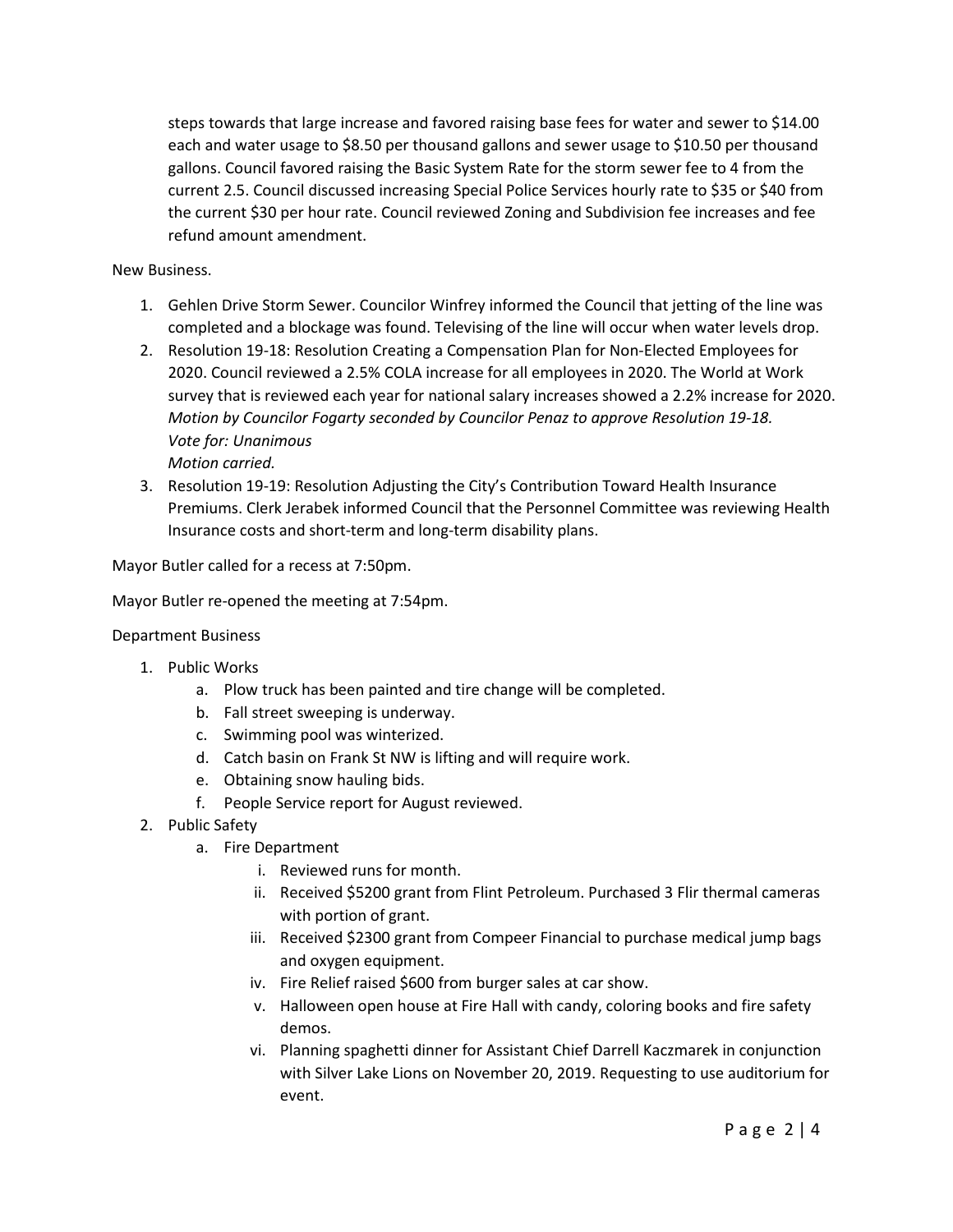*Motion by Councilor Fogarty seconded by Councilor Winfrey to approve request to use Auditorium at no charge provided that cleaning is performed after the event.*

*Vote for: Unanimous Motion carried.*

- vii. Receiving new Gamma Goat pump from DNR.
- b. Ambulance
	- i. Reviewed run report for the month.
	- ii. One background check completed and one in progress for new applicants.
	- iii. Met with MNSPECT to discuss needed items for call room. An air exchange, new doors seal, heat, and air conditioning would be needed.
	- iv. Councilor Fogarty informed the Council on the need for more personnel and help with fundraising for the call room updates.
- c. Police Department
	- i. Reviewed arrests and call activity
- 3. Municipal Liquor Store
	- a. Tasting event to be held on November 15 in coordination with Silver Lake Pool and Parks.
	- b. Halloween Party scheduled for October 26.
	- c. Alcohol Awareness training for all employees in Hutchinson on October 27.
	- d. MLS Manager Kaczmarek still on leave.
	- e. Upright freezer in kitchen to have new compressor installed.
	- f. Reviewed Andy Auld's performance as interim manager.
	- g. Sales for September were \$40,040.47 with a loss of \$3,126.36. Year-to-date sales were \$397,604.65 with a net profit of \$25,519.52.
- 4. Community Development
	- a. Planning Commission met on Tuesday, October 8 to review and revise the current Comprehensive Plan for the City.
	- b. New home construction has started on Century Lane.
	- c. Business owner concerned about safety and appearance of 113 Main St W. MNSPECT to be contacted on progress of demolition and permitting.
- 5. Administration
	- a. September Treasurer's Report reviewed.
	- b. Request to close City Hall on Friday, November 29 and Tuesday, December 24. *Motion by Councilor Johnson seconded by Councilor Fogarty to approve closing City Hall on both days.*

*Vote for: Unanimous Motion carried.*

c. Request to accept bid from Kriha Electric for installing well pump controls as Brandel Electric was contacted numerous times by PeopleService and has not replied. *Motion by Councilor Winfrey seconded by Councilor Fogarty to give Brandel Electric one week to respond after Public Works Supervisor Kosek contacts them and with a project completion deadline November 15 otherwise the bid would go to Kriha Electric for \$6,700.*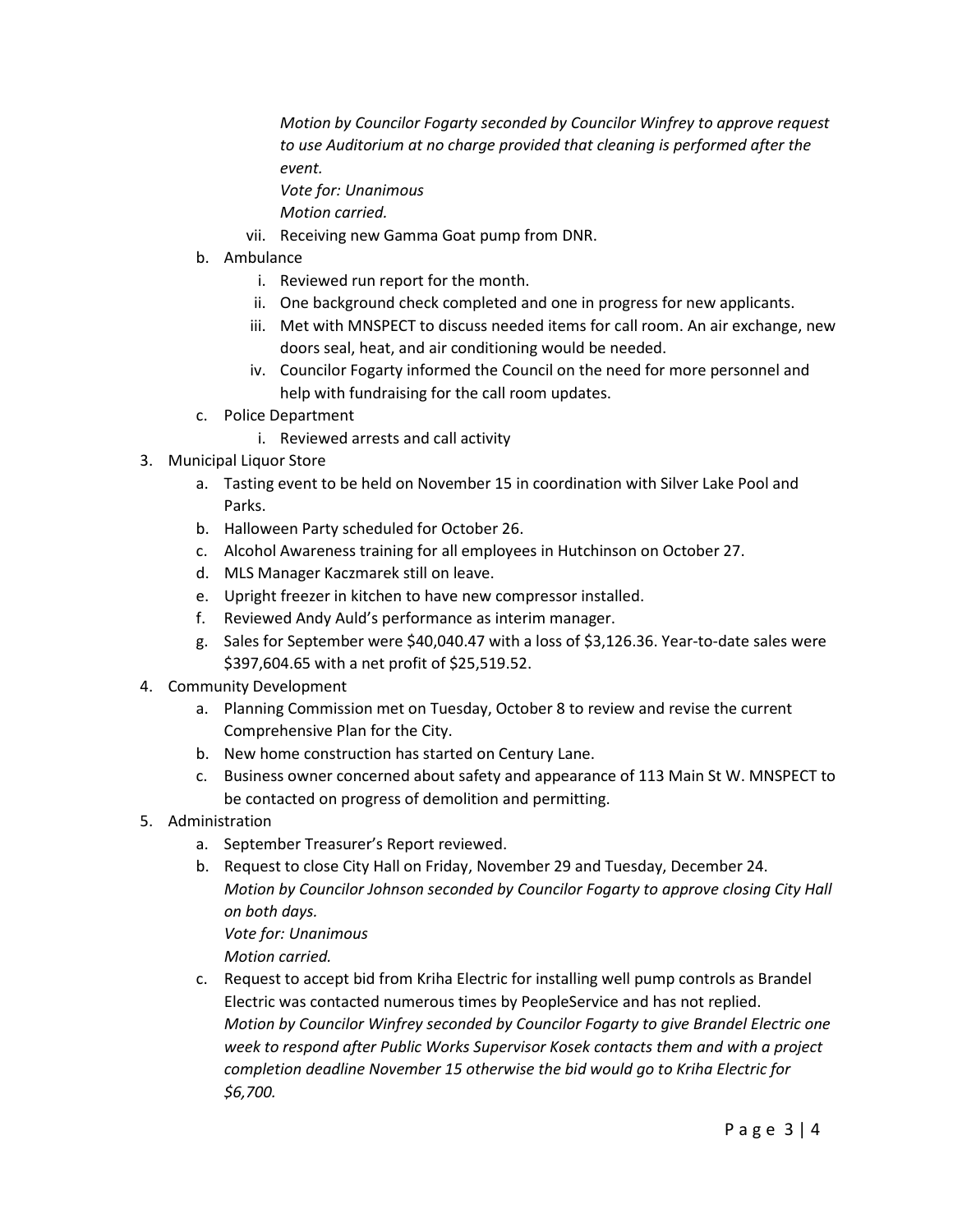*Vote for: Councilor Winfrey Vote against: Mayor Butler, Councilor Johnson, Councilor Fogarty, Councilor Penaz Motion failed. Motion by Councilor Winfrey seconded by Councilor Penaz to give Brandel Electric 14 days from October 22 to complete the work and to have Public Works Supervisor Kosek contact them or to award the bid to Kriha Electric for \$6,700 if Brandel Electric fails to complete the project. Vote for: Unanimous Motion carried.* d. Personnel Committee reviewing option for short-term and long-term disability as well as

- converting from vacation and sick leave to paid time off.
- e. Pool house has been re-shingled. Insurance deductible of \$250 to be paid.
- f. Request to change City Hall open hours from 8am-5pm on Monday through Thursday and 8am-Noon on Friday. Council discussed being open later in the evenings but remaining open regularly on Friday.

Open Discussion

- 1. Discussed MNSPECT permitting and issues with Joe Yates' gym permits.
- 2. Discussed better notification for hydrant flushing.

*Motion by Councilor Fogarty seconded by Councilor Penaz to adjourn this regular meeting of the Silver Lake City Council. Vote for: Unanimous Motion carried.*

Meeting adjourned at 10:15pm.

Seal of the City:

Jon Jerabek, Clerk/Treasurer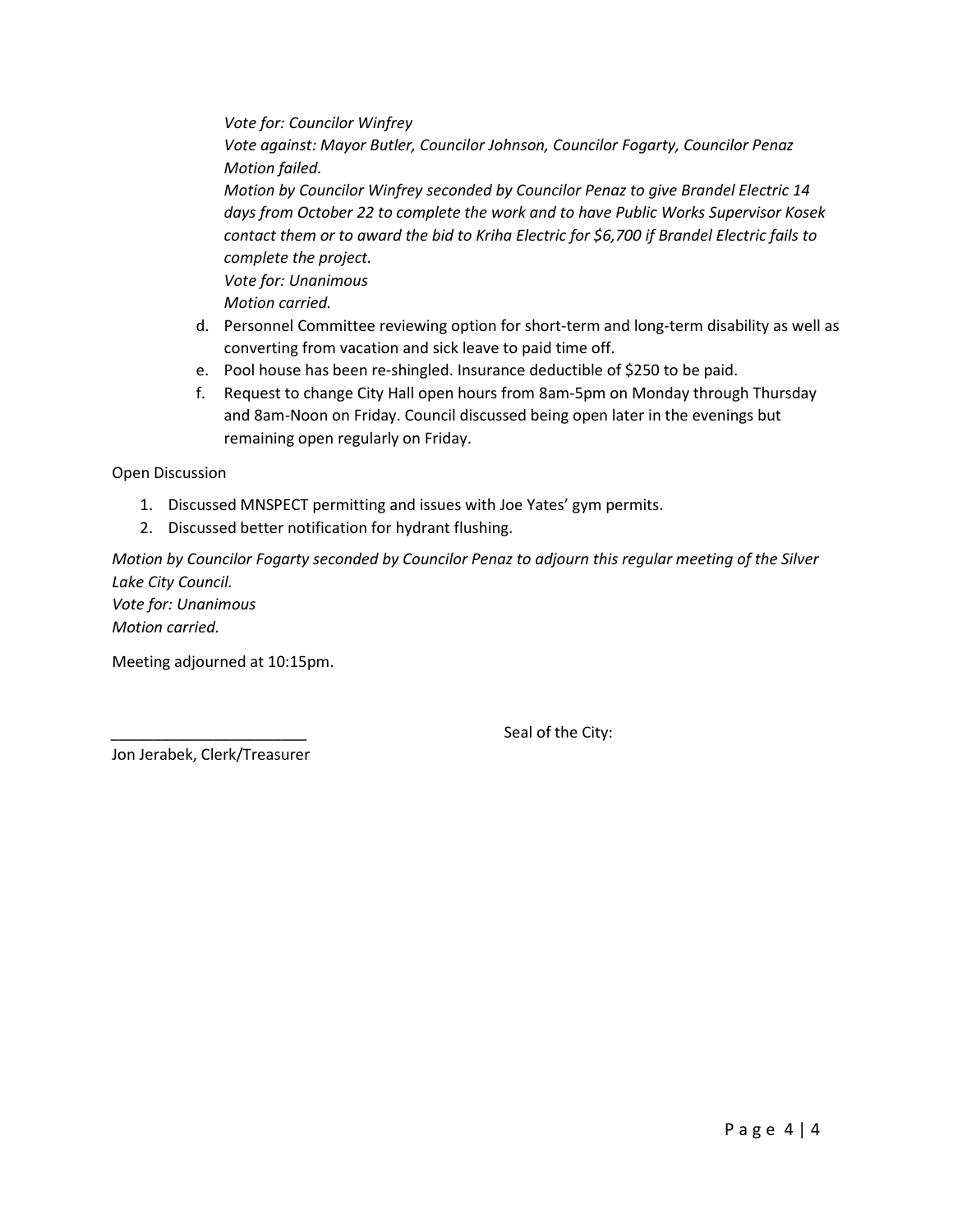# **CITY COUNCIL**

# **CITY OF SILVER LAKE**  $\mathcal{L}_\text{G}$  , and the contribution of the contribution of the contribution of the contribution of the contribution of the contribution of the contribution of the contribution of the contribution of the contribution of t

## **RESOLUTION 19-18: RESOLUTION CREATING A COMPENSATION PLAN FOR NON-ELECTED EMPLOYEES FOR 2020**

**WHEREAS,** the Silver Lake City Council recognizes the need for various non-elected positions to fulfill the day to day operational needs of the City operations, and

**WHEREAS,** the City Code designates that the compensation for non-elected employees of the City shall be determined annually by the City Council.

**THEREFORE BE IT RESOLVED,** that the Silver Lake City Council approves the attached Compensation Plan, which includes a Cost of Living Adjustment of 2.5% over the 2019 Compensation Plan, for all employees for the year 2020.

Resolution adopted this  $21<sup>st</sup>$  day of October, 2019.

Seal of the City:

Dorothy Butler, Mayor

\_\_\_\_\_\_\_\_\_\_\_\_\_\_\_\_\_\_\_\_\_\_\_\_\_\_\_\_\_ Jon Jerabek, Clerk/Treasurer